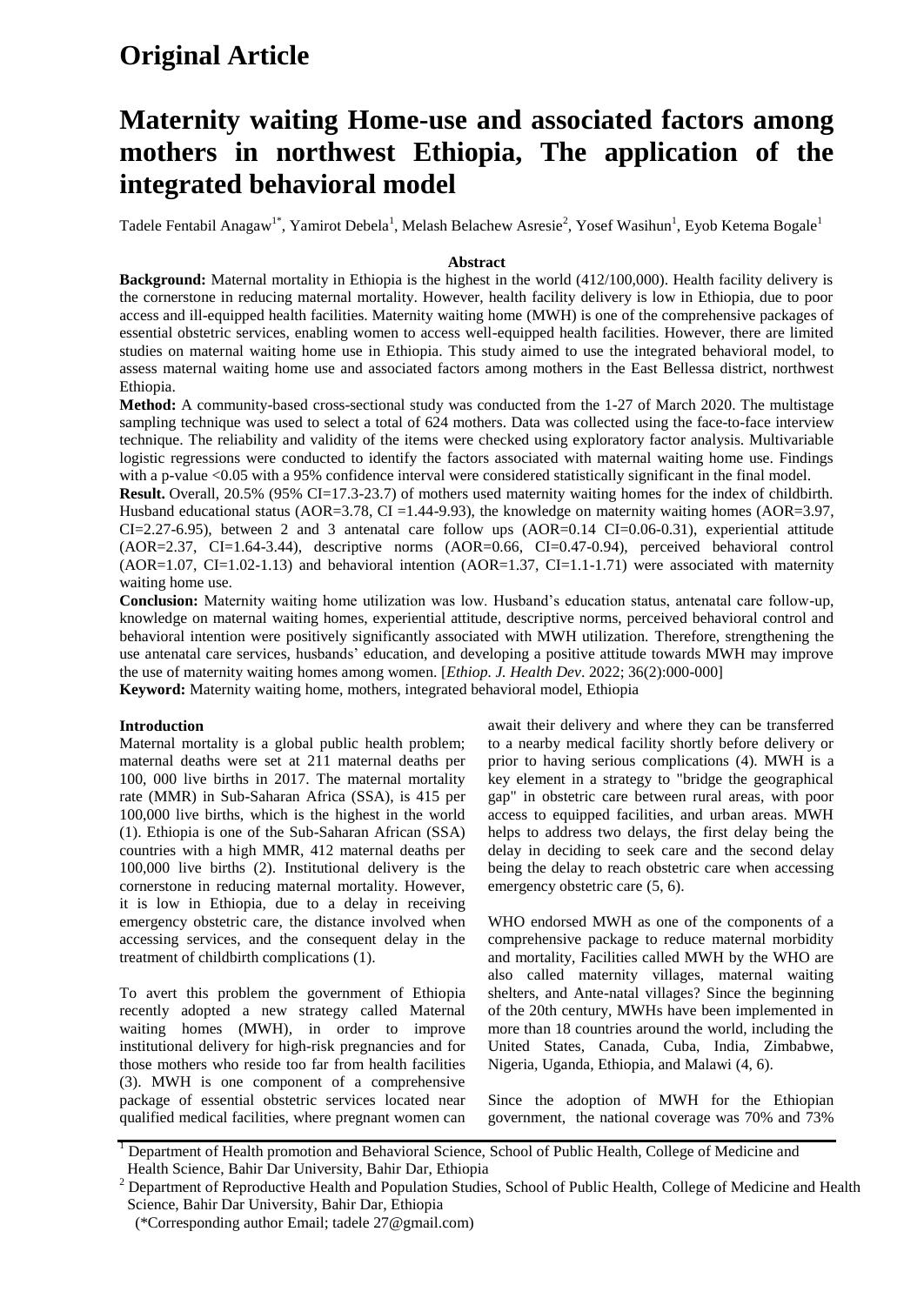in the Amhara region have health facilities equipped with MWH, however, despite this institutional delivery is still low [\(3\)](https://docs.google.com/document/d/1_-JhNZ7AFwzEz7lM2wKvu2m9FeaugsLIImSS9F3JYzE/edit#heading=h.2et92p0). The Integrated Behavioral Model (IBM) is a behavioral model, which was developed in the 1990s for further extension of the Theory of Planned Behavior (TPB). For both models, the most important determinant of behavior is the intention to perform the behavior; however, IBM includes 3 other constructs that are not utilized within the TPB. According to IBM, in addition to behavioral intention, a particular behavior is most likely to occur if a person knows the behavior, there is no environmental constraint preventing performance, the person has performed the behavior previously.

The model also asserts direct determinants of an individuals' Behavioral Intention (BI) are their instrumental and experiential attitudes, injunctive and descriptive norms, self-efficacy, and perceived controls [\(7\)](https://docs.google.com/document/d/1_-JhNZ7AFwzEz7lM2wKvu2m9FeaugsLIImSS9F3JYzE/edit#heading=h.4d34og8). There is a scarcity of documented data in Ethiopia on the utilization and predictors of maternal waiting homes. This study provides some important information on the use and predictors of maternal waiting homes, especially the application of the integrated behavioral model (IBM), which is the best predictor of behavior and has not been applied in Ethiopia with regards to women's utilization of MWH. Additional variables that are not addressed in other studies, including self-efficacy and descriptive norms which are immediate predictors of the intention of mothers to utilize MWH, were incorporated due to the application of IBM. Therefore, the objective of this study was to assess the use of MWH and its associated factors among mothers who gave birth in the last 12 months in East Bellessa district, Northwest Ethiopia, using IBM as a conceptual framework.

# **Method**

# *Study design and Settings*

A community-based cross-sectional study was conducted among mothers who gave birth in the last 12 months in the East Bellessa district from the 1-27 of March 2020. East Belesa District is found in the Central Gondar Zone, Amhara region, Northwest Ethiopia. The total population of the district is 154,815, out of this 35964 are women of a reproductive age group. There are five health centers, one primary hospital, and thirty-five health posts in the districts. All the health centers had maternal waiting homes. There are thirty-two kebeles in the district and the number of mothers who gave birth in the last 12 months was 4510 from January 2019 to December 2019 [\(8,](https://docs.google.com/document/d/1_-JhNZ7AFwzEz7lM2wKvu2m9FeaugsLIImSS9F3JYzE/edit#heading=h.2s8eyo1) [9\)](https://docs.google.com/document/d/1_-JhNZ7AFwzEz7lM2wKvu2m9FeaugsLIImSS9F3JYzE/edit#heading=h.17dp8vu).

# **Sample size, Study population, and sampling technique**

The minimum sample size was calculated using a single population proportion formula by considering 43.5% as the (P) proportion of women's utilization of MWH from a study done in Angola [\(10\)](https://docs.google.com/document/d/1_-JhNZ7AFwzEz7lM2wKvu2m9FeaugsLIImSS9F3JYzE/edit#heading=h.3rdcrjn), the assumption of a 95% confidence level and a 5% margin of error was considered.

**Sample size calculation using single proportion formula:**

 $n = (Z \frac{a}{2})^2 p(1-p)$  $d^2$ n=378

Where,  $n=$  the minimum sample size,  $Z=$  the desired level of confidence interval 95% (1.96), P=proportion of women's utilization of MWH  $(43.5\%)$ , d= margin of error 5% (0.05).

Adding a 10% non-response rate and then multiplying it by 1.5 (design effect because the multistage sampling method will be used), the final minimum sample size calculated was 624.

The study populations for this study were mothers who gave birth in the last 12 months (from January 2019 to December 2019).

A multistage sampling technique was used to select the study participants. East Bellessa district has 32 kebeles and 10 kebeles were selected via the lottery method as a primary sampling frame.

The sample size was proportionally allocated to each of the kebeles based on the number of mothers who gave birth in the last 12 months. The List of women who gave birth in the last 12 months in each Kebele was used as a sampling frame and a simple random sampling technique using computer-generated random numbers was used for selecting each study participant in the selected kebele.

# **Data collection procedures**

The study was conducted from the 1-27 of March 2020 using a face-to-face interviewer-administered questionnaire which was adapted from other similar studies **(**[11\)](https://docs.google.com/document/d/1_-JhNZ7AFwzEz7lM2wKvu2m9FeaugsLIImSS9F3JYzE/edit#heading=h.26in1rg). Furthermore, an elicitation study was conducted on 20 individuals from the target population two weeks prior to the actual data collection period, which was a critical step in applying IBM, using an open-ended interview guide to identify relevant behavioral beliefs, outcomes, referents, facilitators, and barriers for each behavior and the target population under investigation. The contents were analyzed by coding related items into similar constructs. Finally, based on the frequency of items IBM constructs were developed. The tool was prepared in English and translated to Amharic. One day of training was given to five data collectors who were clinical nurse professionals and two health officer supervisors on the quality of data and the procedures they should follow during data collection.

# **Study Variables**

# *Dependent variable*

 Utilization of maternity waiting homes for their index child (yes/no)

*Independent variables* 

- IBM constructs: behavioral intention, experiential attitude, instrumental attitude, injunctive norms, descriptive norms, perceived behavioral control, and self-efficacy
- Socio-demographic characteristics: Age, occupation, religion, marital status,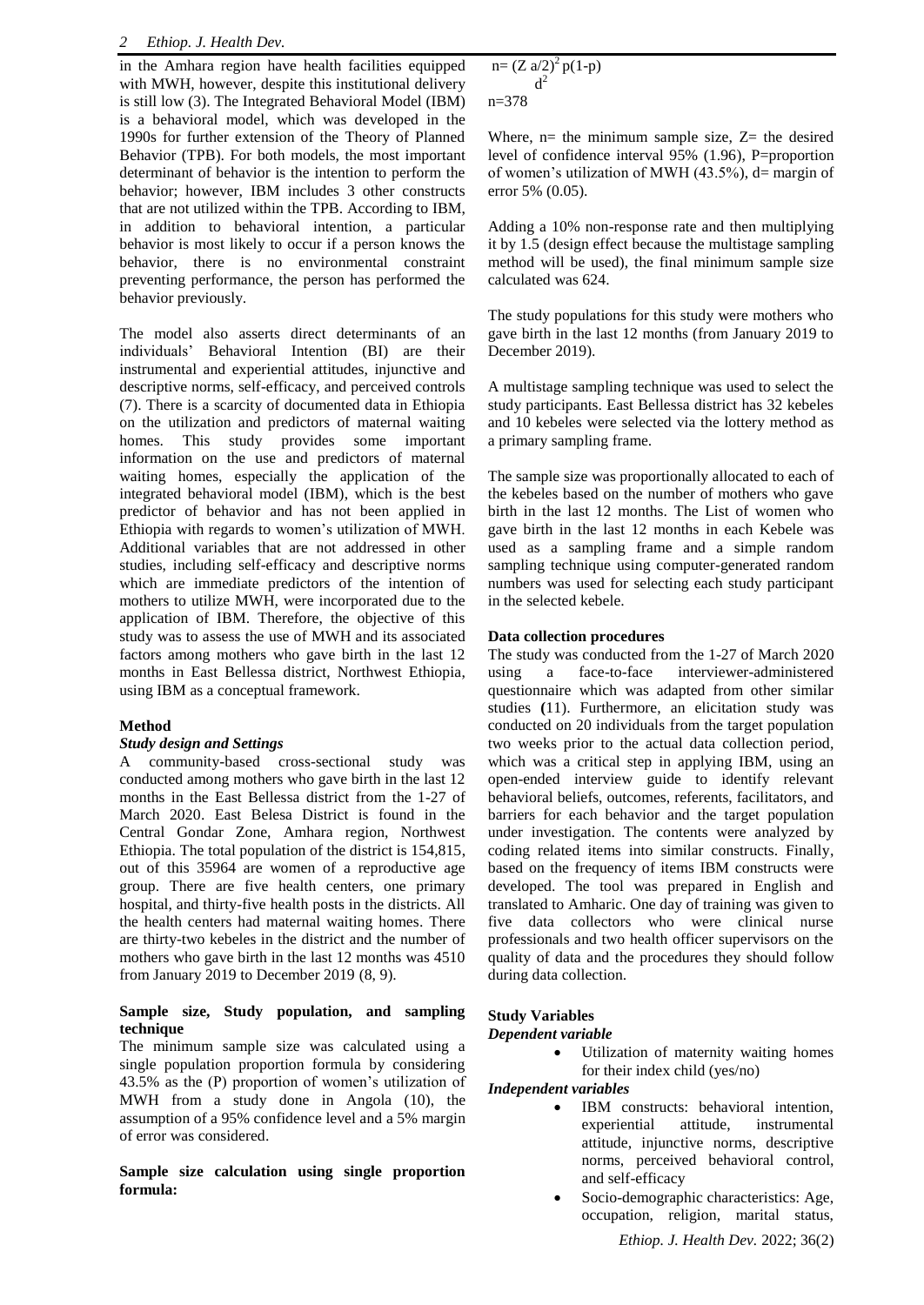educational level (women, husband), decision making participation, and knowledge of the mothers on MWH utilization

- Obstetric history: ANC follow-up, place of delivery, the experience of MWH, parity, and history of complications during pregnancy.
- Environmental factors: Distance and availability of transport

#### **Measurement instruments**

*Maternal waiting home use*: asking questions on the use of maternity waiting home for their index child (yes or no)

**Intention**: an indication of individual readiness/willingness/ to use MWH and how much of an effort they are planning to exert, to use MWH. Measured by using 4 items with a 5-point bipolar Likert scale, summing up the scores, which range from 4-20 and higher score would indicate a high intention to use MWH.

**Experiential attitude**: is defined as the individual's emotional response towards performing the recommended behavior. It is directly measured with a five-point semantic differential scale (SDS), using four items summed up to get scores which range from 4-20 and a higher score indicates favorable attitudes and it is also indirectly measured using behavioral belief items, by using a five-point Likert scale summing up the scores, which range from 4-20 and the higher score indicates a favorable attitude.

**Instrumental attitude**: based on a cognitive outcome evaluation of the target behavior. A direct measure of attitude toward performing the behavior was obtained using a five-point SD scale, with four items that were summed to obtain a score range from 4-20 and a higher score indicated a favorable attitude. Indirectly it was measured using five behavioral belief items, using a five-point Likert scale and then multiplied by corresponding outcome evaluation items. The score was computed by summing the products of beliefs and evaluations ranging from 25-625 and a higher score indicated a favorable attitude.

**Injunctive norms**: refer to social pressure from others that an individual feels. Directly it has a five-point Likert scale with three items, summed up to get a score range from 3-15 and a higher score implies "highly influential". An indirect measurement was obtained by having participants rate normative beliefs concerning whether different sources of influence approve the participants' use of MWH and the participants' motivation to comply with those sources. The scores were calculated by computing the totals of the four items measuring normative beliefs and the four items measuring motivation to comply and summing them up to get an overall score range from 4-400, the higher score indicates approval of the behavior.

**Descriptive norm**: refers to whether the referents perform the target behavior. Directly measured by looking at beliefs about whether most people perform the behavior by using a 5-point Likert scale, consisting of three items summated to get the score range of 3-15. A higher score indicates more willingness to utilization of MWH. Indirectly measured by using three normative belief items summed up to get the score range of 3-15 and a higher score indicates more use of MWH.

**Perceived control**: It is one's perception of the degree to which various environmental factors make it easy or difficult to carry out the behavior. Perceived control is directly measured by the overall measure of perceived control over the behavior, using a five-point SD scale containing five items, summed up to get a score range from 5-25 and a higher score indicates the factor was under control. It is indirectly measured using four control belief items multiplied by four perceived power items. The scores were computed by summing up the products of control belief and perceived power values ranging from 16-400 and a higher score indicates that the factor was under control.

**Self-efficacy**: is ones' degree of confidence in the ability to perform the behavior even in the face of various obstacles or challenges. Directly measured using a 5-point Likert scale containing four items and indirectly it is measured through perceived ability to overcome each facilitating and constraining condition. Four items are summed up to get the score range from 4-20 and a higher score indicates the confidence to use MWH.

**Knowledge**: responses of knowledge on MWH, 11 questions were summed up, a total score was obtained for each respondent and a high score indicates better knowledge.

#### **Data management and analysis procedures**

Data was entered into EPI data version 3.1 and exported into SPSS version 23 for analysis. A path analysis was done using STATA version 15 to check the causal effect of IBM constructs through the utilization of MWH. Descriptive statistical analysis was used to summarize the frequency, percentage, mean, and standard deviation of the variables. The correlations between each direct and indirect construct were checked using Pearson's correlation coefficient (r). Chi-square was used to check the association between IBM constructs, knowledge, environmental constraints, and socio-demographic factors with regards to MWH utilization.

Following a bi-variable regression, variables with a pvalue <0.20 were entered into Multivariable logistic regressions analyses to determine factors associated with utilization of MWH. An odds ratio of 95% CI was used to interpret the strength of association between an independent variable and MWH utilization at pvalue<0.05. Model fitness was checked using Hosmer and Lemeshow goodness of fit test at p-value 0.996 which revealed the model was fitted.

## **Result and Discussion**

*Reliability and validity of IBM constructs*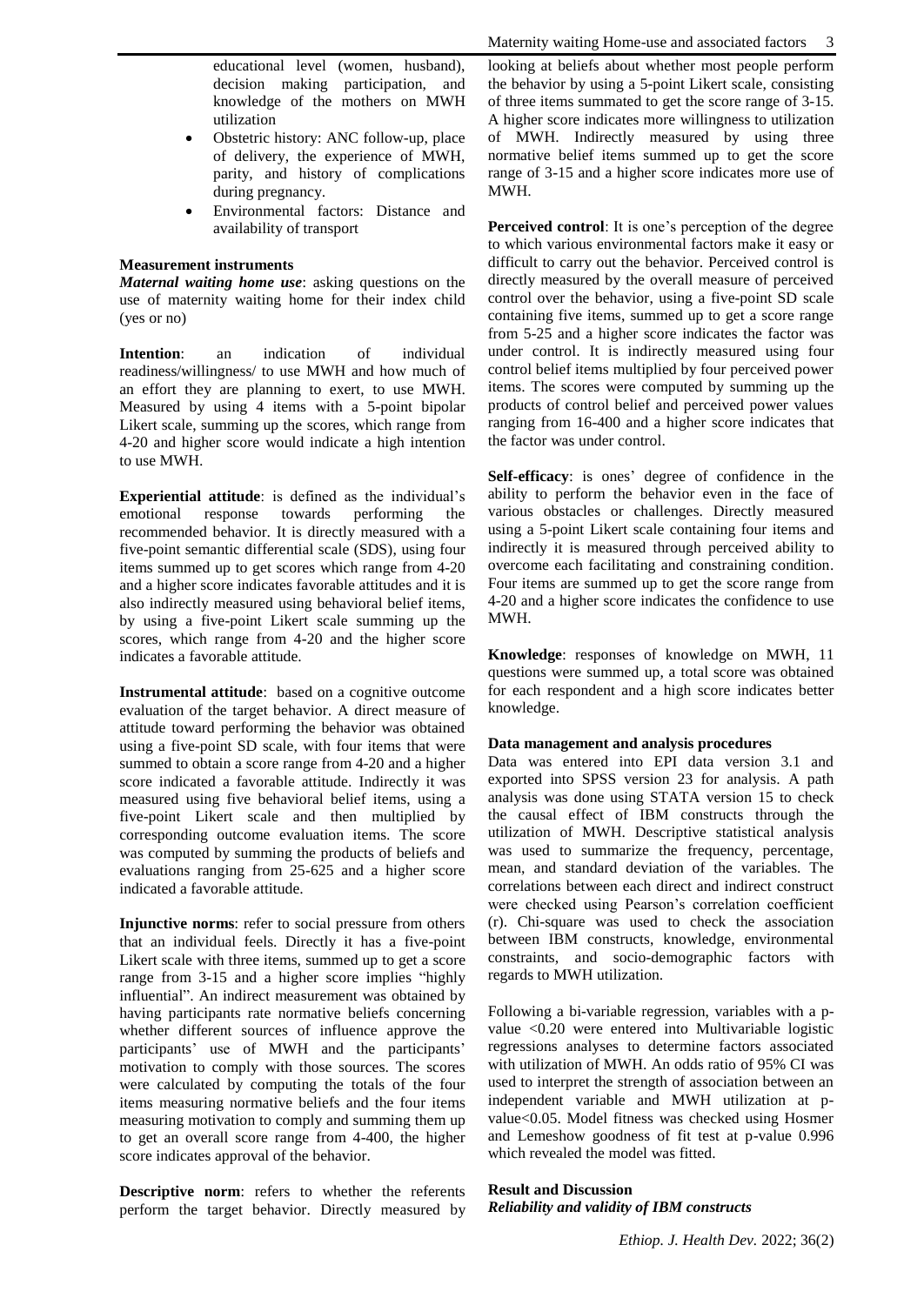A reliability analysis was conducted to check the internal consistency of IBM constructs using Cronbach alpha  $(\alpha)$ . Based on the analysis, a reliability score of BI ( $\alpha$ =0.98) was the highest followed by IN ( $\alpha$ =0.96) after dropping one item, and PC  $(\alpha=0.70)$  was the lowest (Table1).

**Table 1. Internal consistency of constructs of the integrated behavioral model**

| <b>Construct</b>             | Cronbach alpha |
|------------------------------|----------------|
| Experiential attitude        | 0.93           |
| Instrumental attitude        | 0.94           |
| Injunctive norm              | 0.96           |
| Descriptive norm             | 0.87           |
| perceived behavioral control | 0.70           |
| Self-efficacy                | 0.92           |
| Intention                    | 0.98           |

Construct validity was checked using exploratory factor analysis (EFA) using a principal component analysis as the extraction method and Promax rotation, based on the observation of a scree plot and initial eigenvalues greater than one determined the number of components. For direct construct associate with the IBM, there were two components with total variance explained 72.6 %, KMO=0.95, shows sample adequacy, Bartlett's test of sphericity chi-square  $=17813.88$ , df=253, sig=0.000 significant relationship, factor loading > 0.4 retained and to avoid cross-loading lowest factor loading items were dropped until no item was a cross load at two components.

Finally, for each of the sales these were the number of items validated: direct experiential attitude 4 items, direct instrumental attitude 4 items, direct injunctive norm 3 items, direct descriptive norm 2 items, direct perceived behavioral control 4 items, and direct self efficacy 4 items were validated.

For indirect constructs of IBM, total variance explained 75.52% with 6 components, KMO value=0.95 indicates sample adequacy, Bartlett's test of sphericity chisquare=30777.25, DF=780, sig=  $0.000$ , indicative of a significant relationship. Finally validated constructs were for all the scales were as follows: intention 4 items, indirect experiential attitude 4 items, indirect instrumental attitude 8 items, indirect injunctive norm 8 items, indirect descriptive norm 3 items, indirect perceived behavioral control 5 items, and indirect self efficacy 4 items.

### *Correlation of direct and indirect constructs of IBM*

There was a strong correlation between the direct and indirect constructs of IBM. Direct and indirect descriptive norm had the strongest correlation (r=0.94, p<0.01) from all (Table 2).

|  | Table 2. Correlation between direct and indirect constructs of the integrated behavioral model |  |  |  |  |  |  |  |  |
|--|------------------------------------------------------------------------------------------------|--|--|--|--|--|--|--|--|
|--|------------------------------------------------------------------------------------------------|--|--|--|--|--|--|--|--|

| <b>Construct</b> | DIA. | <b>IIA</b> | <b>DEA</b> | IEA  | <b>DIN</b> | IIN  | <b>DDN</b> | <b>IDN</b> | <b>DPBC</b> | <b>IPBC</b> | <b>DSE</b> | <b>ISE</b> | <b>INT</b> |
|------------------|------|------------|------------|------|------------|------|------------|------------|-------------|-------------|------------|------------|------------|
| DIA              |      |            |            |      |            |      |            |            |             |             |            |            |            |
| <b>IIA</b>       | .800 | 1          |            |      |            |      |            |            |             |             |            |            |            |
| <b>DEA</b>       | .851 | .802       |            |      |            |      |            |            |             |             |            |            |            |
| IEA              | .851 | .802       | .901       | 1    |            |      |            |            |             |             |            |            |            |
| <b>DIN</b>       | .814 | .785       | .829       | .829 |            |      |            |            |             |             |            |            |            |
| <b>IIN</b>       | .823 | .809       | .847       | .847 | .891       |      |            |            |             |             |            |            |            |
| <b>DDN</b>       | .759 | .695       | .776       | .776 | .831       | .843 | - 1        |            |             |             |            |            |            |
| <b>IDN</b>       | .751 | .692       | .778       | .778 | .838       | .836 | .941       |            |             |             |            |            |            |
| <b>DPBC</b>      | .783 | .753       | .838       | .838 | .809       | .839 | .780       | .799       |             |             |            |            |            |
| <b>IPBC</b>      | .789 | .769       | .803       | .803 | .877       | .877 | .849       | .856       | .820        |             |            |            |            |
| <b>DSE</b>       | .797 | .760       | .794       | .794 | .790       | .819 | .764       | .762       | .845        | .794        |            |            |            |
| <b>ISE</b>       | .806 | .773       | .807       | .807 | .810       | .825 | .790       | .801       | .841        | .827        | .918       |            |            |
| <b>INT</b>       | .758 | .732       | .754       | .754 | .757       | .760 | .724       | .734       | .814        | .748        | .867       | .875       |            |

The correlation was significant at the P< 0.01 level (2-tailed) for all.

# *Socio-demographic characteristics of study participant*

619 mothers who gave birth in the last 12 months participated in the study, resulting in a 99.2% response rate. The mean (+SD) age of the respondent was 28.8 +5.7years. Most of the study participants were orthodox religion followers 611(98.7%) and 609 (98.4%) of them were of Amharic ethnicity. 513 (82.9%) of the study participants had no formal education. 560 (90.5%) of the participants were married and 551 (89%) were housewives (Table 3).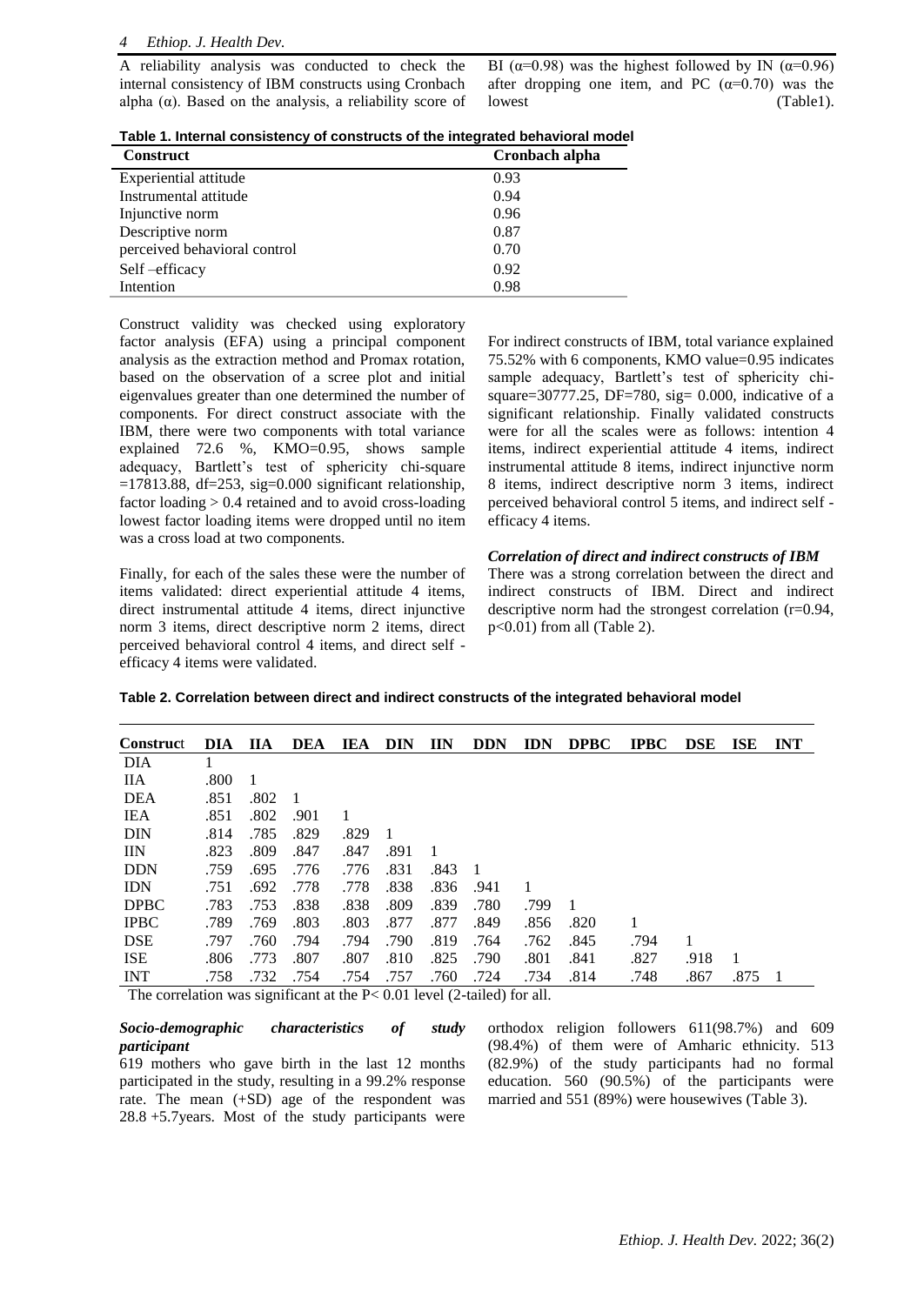| Table 3. socio-demographic characteristics mothers in East Belesa district, northwest Ethiopia 2020 |                     |                     |                |  |  |  |  |
|-----------------------------------------------------------------------------------------------------|---------------------|---------------------|----------------|--|--|--|--|
| <b>Variable</b>                                                                                     | Category            | <b>Frequency</b>    | <b>Percent</b> |  |  |  |  |
| Age                                                                                                 |                     | Mean=28.85, SD=5.74 |                |  |  |  |  |
| <b>Religion</b>                                                                                     | Orthodox            | 611                 | 98.7           |  |  |  |  |
|                                                                                                     | Muslim              | 8                   | 1.3            |  |  |  |  |
| <b>Ethnicity</b>                                                                                    | Amhara              | 609                 | 98.4           |  |  |  |  |
|                                                                                                     | Other (Awi, Tigre)  | 10                  | 1.6            |  |  |  |  |
| The educational level of women                                                                      | No formal education | 513                 | 82.9           |  |  |  |  |
|                                                                                                     | primary education   | 96                  | 15.5           |  |  |  |  |
|                                                                                                     | Secondary and above | 10                  | 1.6            |  |  |  |  |
| educational level<br>The<br>of<br>the                                                               | No formal education | 416                 | 74.3           |  |  |  |  |
| husband                                                                                             | Primary education   | 108                 | 19.3           |  |  |  |  |
|                                                                                                     | Secondary and above | 36                  | 6.4            |  |  |  |  |
| <b>Marital status</b>                                                                               | Married             | 560                 | 90.5           |  |  |  |  |
|                                                                                                     | Never married       | $\overline{2}$      | 0.3            |  |  |  |  |
|                                                                                                     | Divorced            | 37                  | 6              |  |  |  |  |
|                                                                                                     | Windowed            | 20                  | 3.2            |  |  |  |  |
| <b>Occupation status</b>                                                                            | housewife           | 551                 | 89             |  |  |  |  |
|                                                                                                     | Farmer              | 49                  | 7.9            |  |  |  |  |
|                                                                                                     | Merchant            | 14                  | 2.3            |  |  |  |  |
|                                                                                                     | Gov. employee       | 5                   | 0.8            |  |  |  |  |

#### *Knowledge on maternity waiting home*

All the study participants had heard about MWH. The mean (+ SD) score of knowledge on maternal waiting homes was 7.5 with **+** 2.65 SD.

## *Maternal waiting home utilization*

The proportion of Maternal waiting home use among mothers who gave birth in the last 12 months was 20.5% (95% CI=17.3-23.7) during index child. Of those mothers who used MWH two-third (66.14%) of them stayed at MWH for less than 15 days. 279 (45.1%) of the mothers had made a joint decision with their spouses, regarding the use of MWH.

More than half (51.7%) of the mothers had given birth 2-4 times prior to their current pregnancy. 262 (42.3%) mothers had between 2 and 3 ANC follow-ups during index child pregnancy. Almost half of (48.6%) the mothers didn't get support from their husbands during ANC follow-up. 342 (55.3%) of the participants gave birth at a health institution for their current child. 85 (13.7%) mothers experienced a pregnancy-related complication during the pregnancy index of a child.

### *Factors associated with utilization of MWH*

Following the bivariate analysis, factors with a p-value of less than 0.2 were entered into a multivariate logistic regression to identify independent factors associated with MWH utilization. In this knowledge model of MWH, the presence of complications during pregnancy, number of ANC follow ups, husband's education and experiential attitude, descriptive norms, perceived behavioral control, and intention from IBM constructs were identified as significant factors associated with the use of MWH. 89.5% (Nagelkerke

pseudo  $R^2=0.895$ ) of the variance collectively explained.

Mothers whose husband's had primary education were 3.78 times more likely to use MWH, as compared to those who had no formal education (AOR=3.78 CI=1.44-9.93). For a unit increase in the total score of knowledge the odds of using maternal waiting homes increased by 3.97(AOR=3.97 CI=2.27-6.95).

Mothers who had 2-3 ANC follow-ups were 86% less likely to use MWH as compared to those who had four and above ANC follow-ups (AOR=0.14 CI=0.06- 0.31).

Mothers who had a complication during pregnancy were 2.74 times more likely to use MWH as compared to those who had no complications (AOR=2.74 CI=1.16-6.47). For a unit increase in the total score of experiential attitudes, the odds of MWH utilization will increase by 2.37(AOR=2.37, CI=1.64-3.44). For a unit decrease in the total score of descriptive norms, the odds of MWH utilization will increase by 33.2%  $(AOR=0.668, CI=0.47-0.94)$ . For a unit increase in the total score of perceived control, the odds of MWH utilization will increase by 7.5% (AOR=1.075, CI=1.02-1.13). For a unit increase in the total score of intention, the odds of MWH utilization will increase by 37.5% (AOR=1.375, CI=1.1-1.72) (Table 4).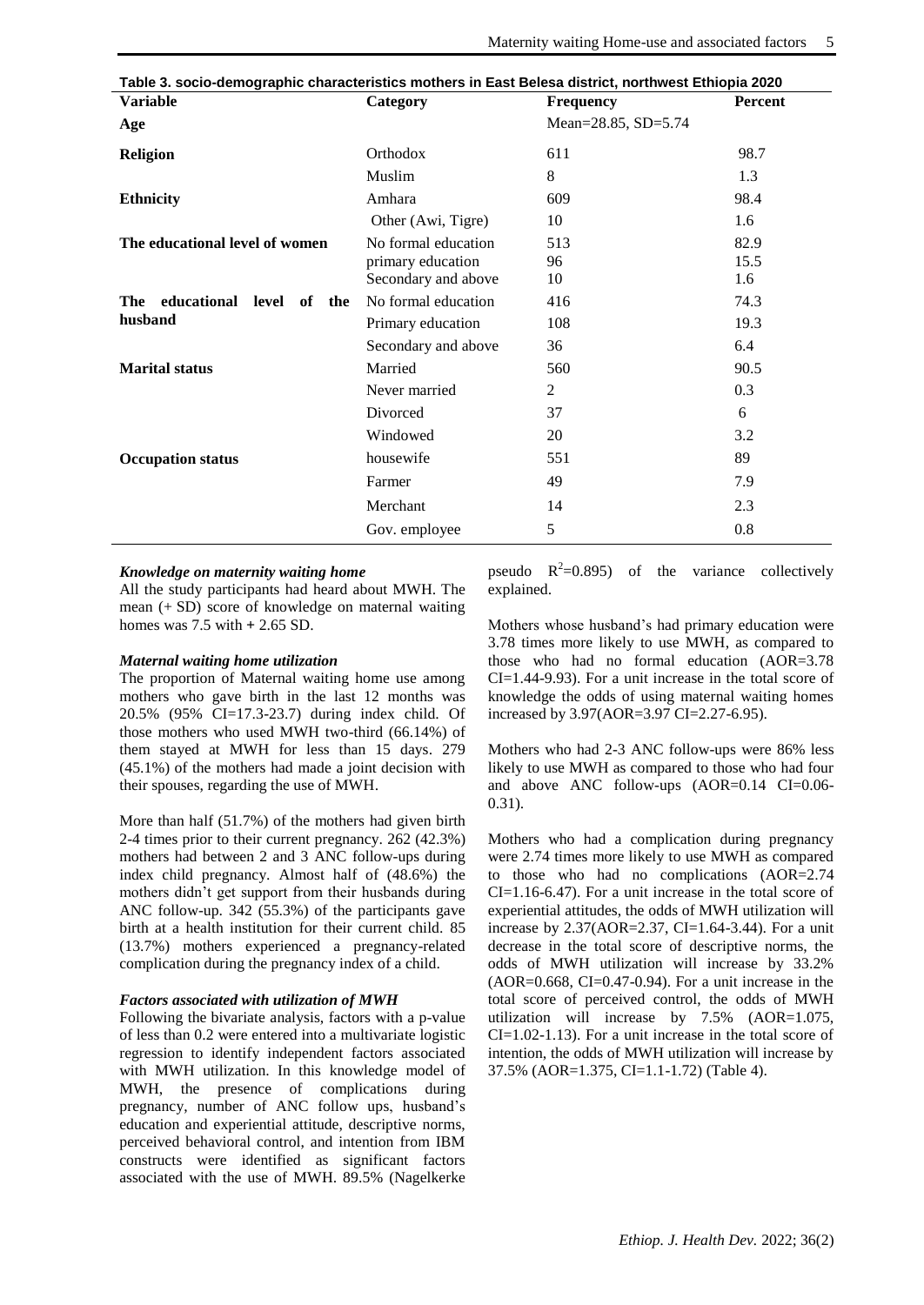#### *2 Ethiop. J. Health Dev.*

| 2020                            |                 |                                           |                           |              |                                  |                                     | Table 4. Factors affecting utilization of MWH among mothers in East Belesa district, Northwest Ethiopia, |  |
|---------------------------------|-----------------|-------------------------------------------|---------------------------|--------------|----------------------------------|-------------------------------------|----------------------------------------------------------------------------------------------------------|--|
| Variable                        |                 |                                           | <b>MWH</b><br>utilization |              | COR (95%%CI)                     | AOR (95% CI)                        |                                                                                                          |  |
|                                 |                 |                                           |                           | <b>YES</b>   | NO                               |                                     |                                                                                                          |  |
| Husband's<br>educational status |                 | No<br>education                           | formal                    | 55           | 361                              | $\mathbf{1}$                        |                                                                                                          |  |
|                                 |                 | primary education<br>Secondary<br>& Above |                           | 52           | 56                               | $6.095(3.80-9.77)$                  | $3.78(1.44 - 9.93)$ **                                                                                   |  |
|                                 |                 |                                           |                           | 18           | 18                               | $6.56(3.22 - 13.38)$                | $1.28(0.40 - 4.07)$                                                                                      |  |
| Number of ANC                   |                 | Less than two                             |                           | $\mathbf{1}$ | 205                              | $0.002(0.00 -$<br>0.015)            | $0.153(0.015 - 1.583)$                                                                                   |  |
|                                 | Two up to three |                                           | 20                        | 242          | $0.035(0.02 -$<br>0.062)         | $0.142(0.062 - 0.32)$ **            |                                                                                                          |  |
|                                 |                 | Four and above                            |                           | 106          | 45                               | $\mathbf{1}$                        |                                                                                                          |  |
| Complication<br>pregnancy       | during          | Yes                                       |                           | 27           | 58                               | 3.137(8.590-<br>24.39)              | $2.74(1.16-6.47)$ **                                                                                     |  |
| Knowledge on MWH                |                 | No                                        |                           | 69           | 465                              | $\mathbf{1}$<br>$6.11(3.82 - 9.78)$ | $3.97(2.27 - 6.95)$ **                                                                                   |  |
| Instrumental attitude           |                 |                                           |                           |              |                                  | 1.130(1.107-                        | $1.00(0.96 - 1.04)$                                                                                      |  |
| Experiential attitude           |                 |                                           |                           |              | 1.153)<br>3.482(2.674-<br>4.534) | $2.37(1.641 - 3.44)$ **             |                                                                                                          |  |
| Injunctive norm                 |                 |                                           |                           |              | 1.186(1.152-<br>1.222)           | $1.01(0.94 - 1.08)$                 |                                                                                                          |  |
| Descriptive norm                |                 |                                           |                           |              | $2.53(2.20-2.92)$                | $.668(0.471-0.94)$ **               |                                                                                                          |  |
| Perceived control               |                 |                                           |                           |              | $1.16(1.139-1.19)$               | $1.075(1.02 - 1.13)$ **             |                                                                                                          |  |
| Self-efficacy                   |                 |                                           |                           |              |                                  | $2.383(2.00-2.84)$                  | $1.14(0.85 - 1.54)$                                                                                      |  |
| Intention                       |                 |                                           |                           |              |                                  | 2.906(2.301-3.67)                   | $1.37(1.10-1.71)$ **                                                                                     |  |

\*\* shows significance at p<0.05

#### *Path analysis*

MWH utilization as an endogenous variable and behavioral intention, knowledge, instrumental attitude, experiential attitude, injunctive norms, descriptive norms, perceived behavioral control, self-efficacy, and environmental constraints as an exogenous variable were used to predict the utilization of MWH. Behavioral intention, experiential attitude, descriptive norms, perceived behavioral control and knowledge were statically significant  $(p<0.05)$  with path coefficients 0.006, 0.017, 0.015, 0.007and 0.005 respectively. The model accounted for 79.8% of the variance (R2=0.798). Generally, the Bentler's comparative fit index (CFI) (0.98), Tucker Lewis's index (TLI) 0.96, and root mean square error of approximation (RMSEA) of 0.164 90% CI (0.11-0.21), and the standardized root mean square of residual (SRMR) 0.01. The model fit indices indicated that the data fits at an acceptable range (figure 1).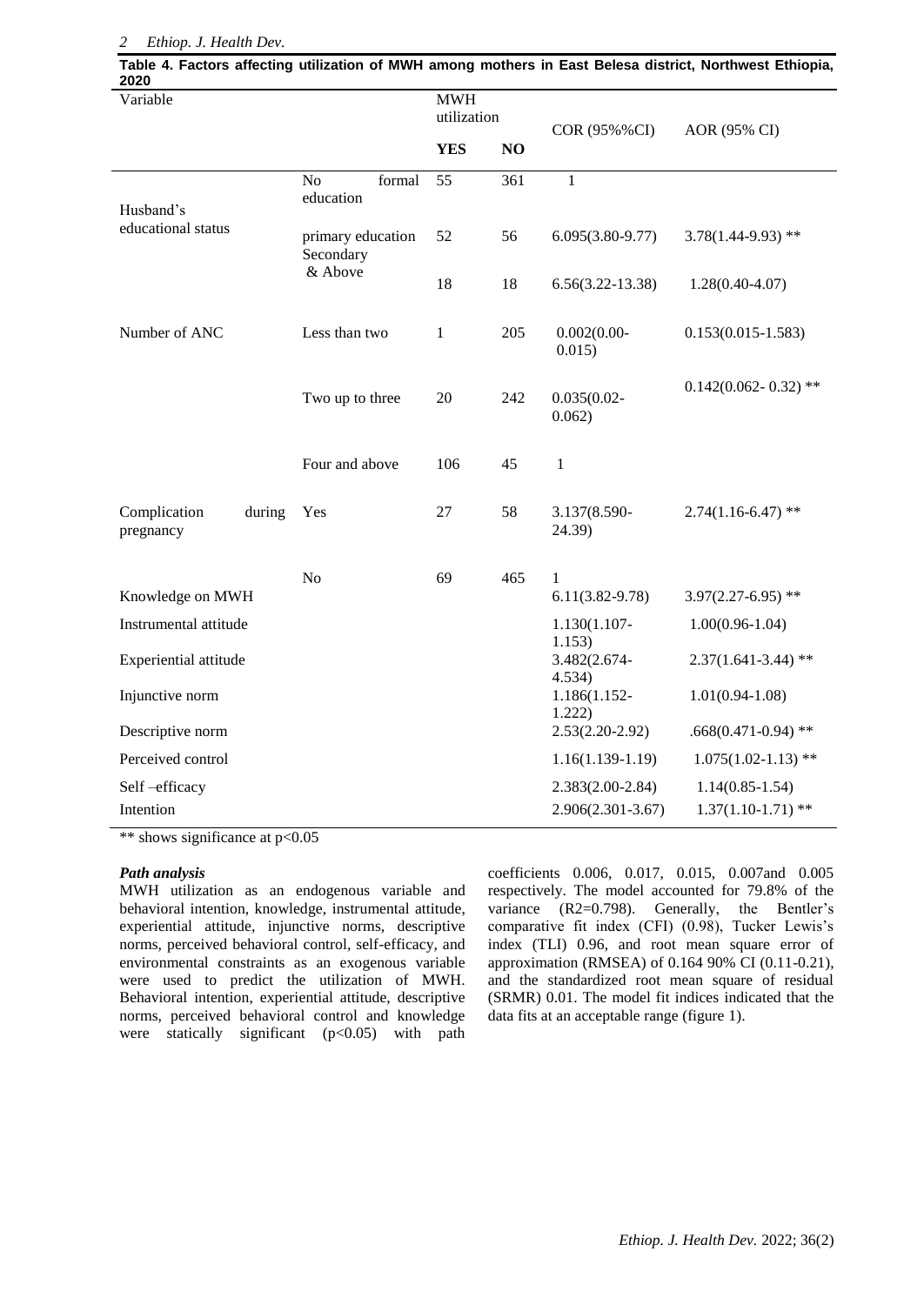

\*\* show significance at p<0.05. **Figure 1. Path model on utilization of MWH among mothers in East Bellessa district**

#### **Discussion**

This study revealed that the proportion of MWH use was 20.5% (95% CI=17.3-23.7), which was higher than a study done in Jinka hospital and Jimma zone 16.7% and 7% respectively [\(12,](https://docs.google.com/document/d/1_-JhNZ7AFwzEz7lM2wKvu2m9FeaugsLIImSS9F3JYzE/edit#heading=h.lnxbz9) [13\)](https://docs.google.com/document/d/1_-JhNZ7AFwzEz7lM2wKvu2m9FeaugsLIImSS9F3JYzE/edit#heading=h.35nkun2). The difference might be due to the difference in the study period 2014 and 2016. Furthermore, there was on going health education on MWH as one component of ANC since the formalization of a national guideline on MWH in 2015 and through the promotion of MWH by health extension workers [\(14\)](https://docs.google.com/document/d/1_-JhNZ7AFwzEz7lM2wKvu2m9FeaugsLIImSS9F3JYzE/edit#heading=h.1ksv4uv).

The results of this study are lower than a study conducted in Indonesia, Angola, Tanzania, Zambia, Jimma town, and Mettu district Ethiopia which was 26.9%, 43.5%, 31.3%, 33.3%, 38.7%, and 29.8% respectively [\(10,](https://docs.google.com/document/d/1_-JhNZ7AFwzEz7lM2wKvu2m9FeaugsLIImSS9F3JYzE/edit#heading=h.3rdcrjn) [11,](https://docs.google.com/document/d/1_-JhNZ7AFwzEz7lM2wKvu2m9FeaugsLIImSS9F3JYzE/edit#heading=h.26in1rg) [15-18\)](https://docs.google.com/document/d/1_-JhNZ7AFwzEz7lM2wKvu2m9FeaugsLIImSS9F3JYzE/edit#heading=h.44sinio). The difference with a study done in Indonesia, Angola Tanzania, and Zambia may be the study setting which was facility-based while this study was community-based and had different socio-demographic characteristics, culture, and differences in health policy.

The difference with a study done in Jimma town may be due to study facility-based settings, study subjects (all participants had ANC follow up), different sociodemographic characteristics like education 72.2% had primary education and above compared to only 17.1%

in this study [\(11\)](https://docs.google.com/document/d/1_-JhNZ7AFwzEz7lM2wKvu2m9FeaugsLIImSS9F3JYzE/edit#heading=h.26in1rg). The difference with a study done in Mettu district may be the difference in sociodemographic characteristics like educational status, 58.8% had primary education and health services utilization was better in Mettu district, where 50.6 % had three or more ANC follow - ups [\(18\)](https://docs.google.com/document/d/1_-JhNZ7AFwzEz7lM2wKvu2m9FeaugsLIImSS9F3JYzE/edit#heading=h.3j2qqm3).

The presence of complications during pregnancy was significantly associated with the utilization of MWH. A mother who had a complication during pregnancy was more likely to use MWH as compared to a mother who has not experienced any complications. This is congruent with studies conducted in Butajira southern Ethiopia, Zambia, and Malawi [\(17,](https://docs.google.com/document/d/1_-JhNZ7AFwzEz7lM2wKvu2m9FeaugsLIImSS9F3JYzE/edit#heading=h.z337ya) [19,](https://docs.google.com/document/d/1_-JhNZ7AFwzEz7lM2wKvu2m9FeaugsLIImSS9F3JYzE/edit#heading=h.1y810tw) [20\)](https://docs.google.com/document/d/1_-JhNZ7AFwzEz7lM2wKvu2m9FeaugsLIImSS9F3JYzE/edit#heading=h.4i7ojhp). The reason might be due to understanding the consequences of obstetric complications and the fear of consequences due to complications may facilitate the utilization of MWH.

Husband education was significantly associated with the use of MWH. Mothers whose husbands had a primary educational level were more likely to use MWH as compared to mothers whose husband had no formal education. This finding was consistent with a study conducted in southern Ethiopia, rural Zambia, Malawi, and Nepal [\(17,](https://docs.google.com/document/d/1_-JhNZ7AFwzEz7lM2wKvu2m9FeaugsLIImSS9F3JYzE/edit#heading=h.z337ya) [19-21\)](https://docs.google.com/document/d/1_-JhNZ7AFwzEz7lM2wKvu2m9FeaugsLIImSS9F3JYzE/edit#heading=h.1y810tw). This implies that educated husbands have a better understanding of obstetric complications during pregnancy and childbirth and that they will support their women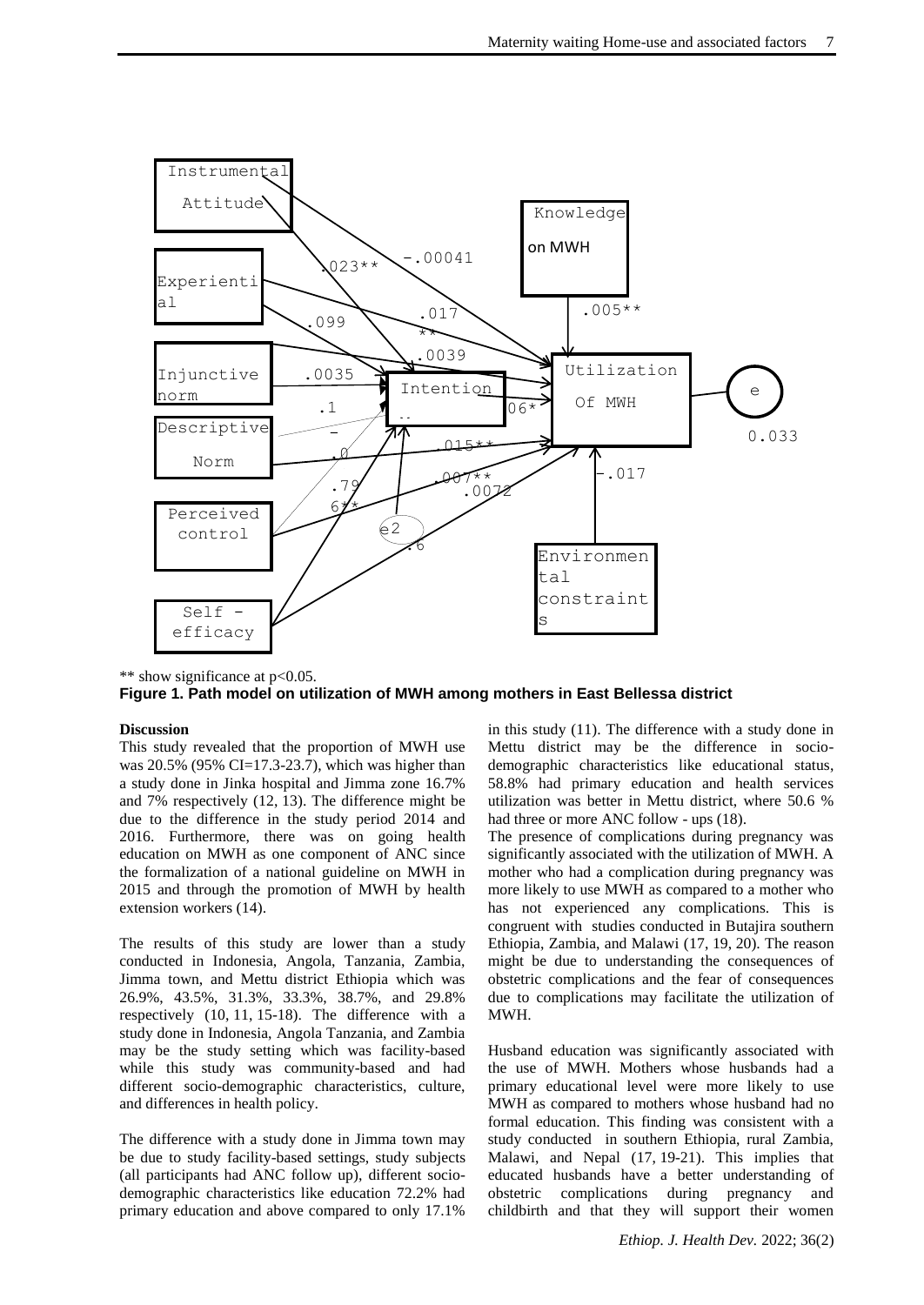during ANC follow-ups, childbirth and that they help them to decide on the use of MWH.

ANC follow-up is significantly associated with the use of MWH. Mothers who had 2-3 ANC follow-ups were less likely to use MWH as compared to mothers who had 4 or above ANC follow-ups, which was in agreement with the studies conducted in Jimma town, Butajira Ethiopia, rural Zambia, Malawi, and low and middle-income countries [\(11,](https://docs.google.com/document/d/1_-JhNZ7AFwzEz7lM2wKvu2m9FeaugsLIImSS9F3JYzE/edit#heading=h.26in1rg) [19,](https://docs.google.com/document/d/1_-JhNZ7AFwzEz7lM2wKvu2m9FeaugsLIImSS9F3JYzE/edit#heading=h.1y810tw) [20,](https://docs.google.com/document/d/1_-JhNZ7AFwzEz7lM2wKvu2m9FeaugsLIImSS9F3JYzE/edit#heading=h.4i7ojhp) [22-24\)](https://docs.google.com/document/d/1_-JhNZ7AFwzEz7lM2wKvu2m9FeaugsLIImSS9F3JYzE/edit#heading=h.1ci93xb).

Knowledge was significantly associated with the utilization of MWH, which is in agreement with studies conducted in low and middle-income countries, Nepal, Zambia, and SSA [\(21,](https://docs.google.com/document/d/1_-JhNZ7AFwzEz7lM2wKvu2m9FeaugsLIImSS9F3JYzE/edit#heading=h.2xcytpi) [22,](https://docs.google.com/document/d/1_-JhNZ7AFwzEz7lM2wKvu2m9FeaugsLIImSS9F3JYzE/edit#heading=h.1ci93xb) [24,](https://docs.google.com/document/d/1_-JhNZ7AFwzEz7lM2wKvu2m9FeaugsLIImSS9F3JYzE/edit#heading=h.2bn6wsx) [25\)](https://docs.google.com/document/d/1_-JhNZ7AFwzEz7lM2wKvu2m9FeaugsLIImSS9F3JYzE/edit#heading=h.qsh70q). This might be explained by the fact that knowledge is an important precursor, or it is necessary for the performance of a given behavior though it is not sufficient.

The behavioral intention had a positive significant association with utilization of MWH which was congruent with studies done in the USA and Iran [\(26-](https://docs.google.com/document/d/1_-JhNZ7AFwzEz7lM2wKvu2m9FeaugsLIImSS9F3JYzE/edit#heading=h.3as4poj) [28\)](https://docs.google.com/document/d/1_-JhNZ7AFwzEz7lM2wKvu2m9FeaugsLIImSS9F3JYzE/edit#heading=h.3as4poj).

Experiential attitude is positively associated with the utilization of MWH. This is comparable with studies conducted in rural Zambia and USA, where women had a positive experiential attitude towards staying at MWH[\(17,](https://docs.google.com/document/d/1_-JhNZ7AFwzEz7lM2wKvu2m9FeaugsLIImSS9F3JYzE/edit#heading=h.z337ya) [25\)](https://docs.google.com/document/d/1_-JhNZ7AFwzEz7lM2wKvu2m9FeaugsLIImSS9F3JYzE/edit#heading=h.qsh70q). This result is also comparable with a study conducted in Kalomo district Zambia, Malawi, and the thematic analysis conducted in low- and middle-income countries found a negative attitude towards midwives and inappropriate cultural care, which results in negative attitudes towards the utilization of MWH [\(22,](https://docs.google.com/document/d/1_-JhNZ7AFwzEz7lM2wKvu2m9FeaugsLIImSS9F3JYzE/edit#heading=h.1ci93xb) [23,](https://docs.google.com/document/d/1_-JhNZ7AFwzEz7lM2wKvu2m9FeaugsLIImSS9F3JYzE/edit#heading=h.3whwml4) [29\)](https://docs.google.com/document/d/1_-JhNZ7AFwzEz7lM2wKvu2m9FeaugsLIImSS9F3JYzE/edit#heading=h.2p2csry). The reason might be due to the health workers' approach to the clients, which is sometimes not compassionate and cultural perspectives affect their attitude towards service utilization and women might have a misconception about the services delivered at MWH and towards midwives in general.

Descriptive norms were significantly associated with the utilization of MWH. This indicated that the important referents' (their mothers, aunts, and neighbor's) use of MWH influences mothers' utilization, which approves the assumption of the integrated behavioral model, and it is also in agreement with a study done in the USA [\(30\)](https://docs.google.com/document/d/1_-JhNZ7AFwzEz7lM2wKvu2m9FeaugsLIImSS9F3JYzE/edit#heading=h.147n2zr).

Perceived behavioral control was significantly associated with the utilization of MWH. This result is comparable with a study done in Jimma town, Mettu district, USA, and Iran [\(11,](https://docs.google.com/document/d/1_-JhNZ7AFwzEz7lM2wKvu2m9FeaugsLIImSS9F3JYzE/edit#heading=h.26in1rg) [18,](https://docs.google.com/document/d/1_-JhNZ7AFwzEz7lM2wKvu2m9FeaugsLIImSS9F3JYzE/edit#heading=h.3j2qqm3) [31,](https://docs.google.com/document/d/1_-JhNZ7AFwzEz7lM2wKvu2m9FeaugsLIImSS9F3JYzE/edit#heading=h.3o7alnk) [32\)](https://docs.google.com/document/d/1_-JhNZ7AFwzEz7lM2wKvu2m9FeaugsLIImSS9F3JYzE/edit#heading=h.23ckvvd).

The path analysis revealed that behavioral intention, experiential attitude, descriptive norms, perceived control, and knowledge had a statically significant association with utilization of MWH which was also like the findings of the logistic regression analysis. This finding is supported by the study done in USA and Taiwan [\(26,](https://docs.google.com/document/d/1_-JhNZ7AFwzEz7lM2wKvu2m9FeaugsLIImSS9F3JYzE/edit#heading=h.3as4poj) [33,](https://docs.google.com/document/d/1_-JhNZ7AFwzEz7lM2wKvu2m9FeaugsLIImSS9F3JYzE/edit#heading=h.ihv636) [34\)](https://docs.google.com/document/d/1_-JhNZ7AFwzEz7lM2wKvu2m9FeaugsLIImSS9F3JYzE/edit#heading=h.32hioqz).

IBM explained 89.5% of the variance for utilization of MWH in the regression analysis. This is consistent with a systematic review which was conducted in SSA, which found that 26-90% for the behavior variable [\(35\)](https://docs.google.com/document/d/1_-JhNZ7AFwzEz7lM2wKvu2m9FeaugsLIImSS9F3JYzE/edit#heading=h.1hmsyys). Path analysis revealed 79.8% was explained by the behavior variable which was higher than a study conducted in the USA, where 26% was for the behavior [\(33\)](https://docs.google.com/document/d/1_-JhNZ7AFwzEz7lM2wKvu2m9FeaugsLIImSS9F3JYzE/edit#heading=h.ihv636). The reason for the difference might be a difference in the target population and their behavior.

The study had several limitations. First, cause and effect relationships could not be identified because of the cross-sectional nature of the study and also provided poor prediction and understanding of behavior, since the time order of having an attitude, beliefs, perceived norms, perceived behavioral control, self-efficacy, intention, and the behavior cannot be discerned at one time. The prospective study design is recommended when IBM is used as a conceptual framework to measure the attitude, subjective norms, perceived control, self-efficacy, intention to behavior, and behavioral performance at two separate points in time, but due to a lack of time and resources the current study did not employ a prospective study, so a future study should utilize an analytical prospective study design.

# **Conclusion**

In this study, maternity waiting home utilization was low. This indicates that more than three fourth of mothers were not using maternity waiting homes, which is a big concern since it has a great public health impact on maternal morbidity and mortality. Husband's education status, complications during pregnancy, ANC follow up, knowledge of MWH, experiential attitude, descriptive norms, perceived behavioral control, and the behavioral intention was positively associated with the utilization of MWH. Therefore, strengthening antenatal care follow-up, improving knowledge on MWH and husbands' education, identifying complications during pregnancy, and developing a positive attitude towards MWH may improve the utilization of maternal waiting homes.

# **Abbreviations**

BI: behavioral intention, DN: descriptive norm, IN: injunctive norm EA: experiential attitude. IA: instrumental attitude, PC: perceived control, SE: selfefficacy, OR: odds ratio, IBM: integrated behavioral model, MWH: maternal waiting home, SSA: Sub Saharan Africa, SPSS: Statical package for social science.

**Funding**: no funding agent for this research

**Availability of data**: The data sets used and analyzed during the current study are available from the corresponding author on reasonable request.

# **Authors' contribution**

TFA conceived and designed the study. TFA YD and MBA participated in the collection, analysis, and interpretation of the data. TFA and YD drafted the manuscript. MBA, YD. YW & EKB critically reviewed the manuscript and contributed more to writing the manuscript. All authors read and approved the final manuscript.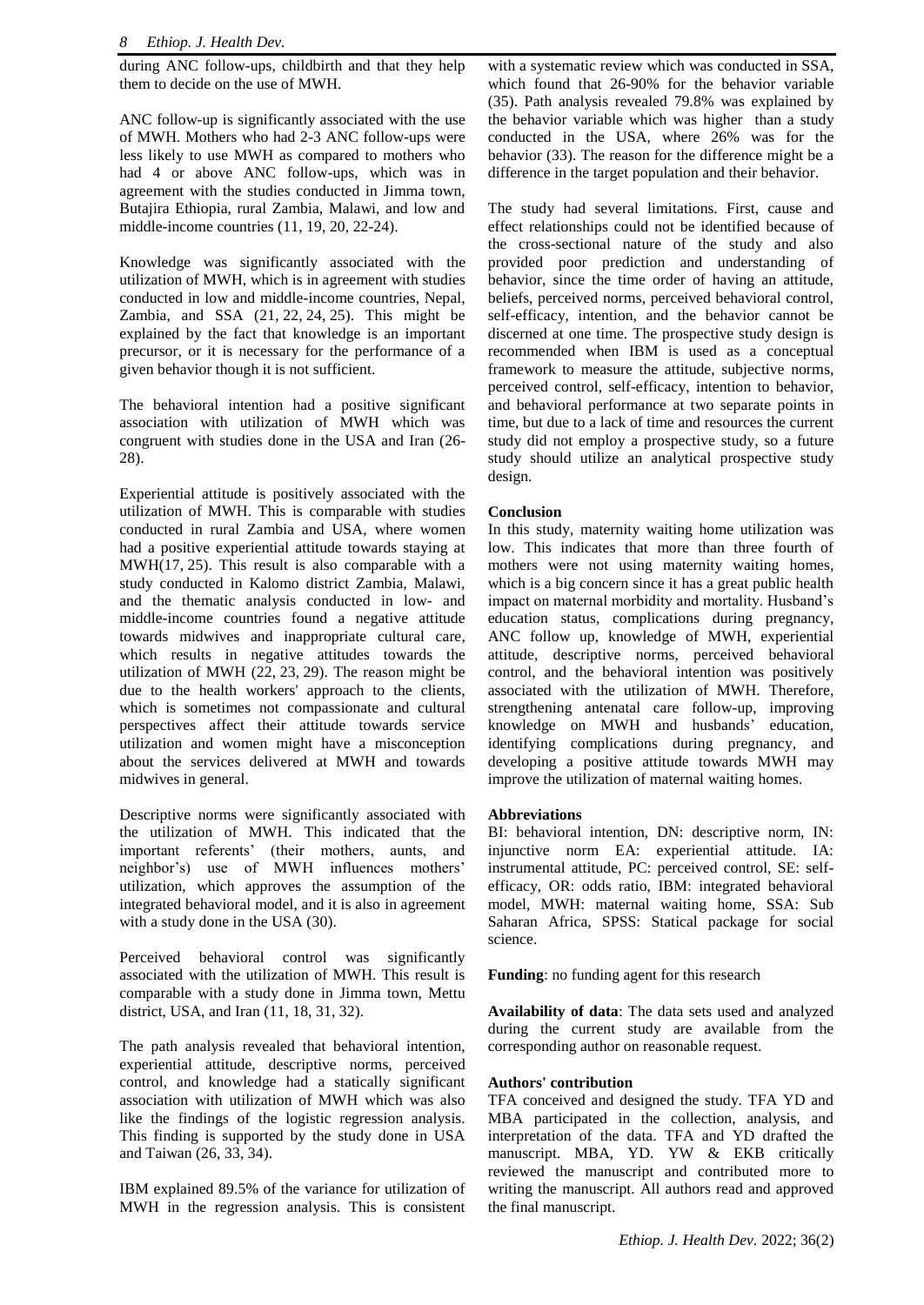#### **Ethical approval and consent**

Ethical clearance was obtained from Bahir Dar University College of medicine and health science institutional review Board (IRB no. 0066/2020). A letter of permission was obtained from the Amhara public health institute with a grant from the East Belesa District Health office. Informed verbal consent was obtained from each study participant after they were informed about the purpose, benefit, and confidentiality of the research. Participants were informed about their right to withdraw at any time of the interview.

## **Consent for publication**: Not applicable

**Competing interest**: All authors declared that they have no competing interests

References

- 1. World Health Organization. Trends in maternal mortality 2000 to 2017: estimates by WHO, UNICEF. UNFPA, World Bank Group, and the United Nations Population Division; 2019.
- 2. EDHS. demographic and health survey 2016: key indicators report. The DHS Program ICF. 2016.
- 3. Tiruneh GT TB, Karim AM, Betemariam WA, Zemichael NF, Wereta TG, et al. . Maternity waiting for homes in Rural Health Centers of Ethiopia: The situation, women's experiences, and challenges. Ethiop J Health Dev 2016;30(1). 2016;1.
- 4. WHO. Maternity waiting homes: a review of experiences. Geneva: World Health Organization, 1996.
- 5. Lori JR WA, Munro ML, Rominski S. Promoting access: the use of maternity waiting homes to achieve safe motherhood. Midwifery. 2013;29(10):1095-102. BMC pregnancy and childbirth. 2013;29(8):1095.
- 6. Lunze K, Higgins-Steele A, Simen-Kapeu A, Vesel L, Kim J, Dickson K. Innovative approaches for improving maternal and newborn health-A landscape analysis. BMC pregnancy and childbirth. 2015;15(1):337.
- 7. Glanz K, Rimer BK, Viswanath K. Health behavior: Theory, research, and practice: John Wiley & Sons; 2015.
- 8. bureau Arf. Amhara National Regional State Finance Bureau: population estimation of
- 1. East Bellesa district. 2017. 2017.
- 9. office EBdh. East Bellesa district annual plan for maternal health services utilization. 2020.
- 10. Fattorini M, Reguzzoni G, Cuccaro C, Nante N, Messina G, Ndilimondjo J, et al. One-year activity of a "Casa de Espera''(Maternity Waiting Home) in the south of Angola: Mattia Fattorini. European Journal of Public Health. 2019;29(Supplement\_4):ckz186. 31.
- 11. Endalew GB, Gebretsadik LA, Gizaw AT. Intention to use maternity waiting homes among pregnant women in Jimma District,

Southwest Ethiopia. Global Journal of Medical Research. 2017.

- 12. Kurji J, Gebretsadik LA, Wordofa MA, Sudhakar M, Asefa Y, Kiros G, et al. Factors associated with maternity waiting home use among women in Jimma Zone, Ethiopia: a multilevel cross-sectional analysis. BMJ Open. 2019;9(8):e028210.
- 13. Meshesha B, Dejene G, Hailemariam T. The role of maternity waiting area in improving obstetric outcomes: a comparative crosssectional study, Jinka Zonal Hospital, Southern Regional State Journal of Women's Health Care. J Women's Health Care. 2017;6:1-8.
- 14. FMOH. Ministry of Health Ethiopia.Guideline for the establishment of standardized maternity waiting homes at health centers/facilities. Addis Ababa, 2015. 2015.
- 15. Dari AT, Zulfendri Z, Aulia D. Association between Socialization and the Use of Maternity Waiting Home in East Aceh, Indonesia. Journal of Health Policy and Management. 2019;4(2):86-90.
- 16. Fogliati P, Straneo M, Mangi S, Azzimonti G, Kisika F, Putoto G. A new use for an old tool: maternity waiting homes to improve equity in rural childbirth care. Results from a crosssectional hospital and community survey in Tanzania. Health policy and planning. 2017;32(10):1354-60.
- 17. Sialubanje C, Massar K, Hamer DH, Ruiter RA. Personal and environmental factors associated with the utilization of maternity waiting homes in rural Zambia. BMC pregnancy and childbirth. 2017;17(1):136.
- 18. Yismaw W. Intention to use maternity waiting homes among pregnant women in Mettu District, Southwest Ethiopia, 2018: community-based study: Addis Ababa University; 2018.
- 19. Singh K, Speizer IS, Kim ET, Lemani C, Tang JH, Phoya A. Evaluation of a maternity waiting home and community education program in two districts of Malawi. BMC pregnancy and childbirth. 2018;18(1):457.
- 20. Vermeiden T, Braat F, Medhin G, Gaym A, van den Akker T, Stekelenburg J. Factors associated with the intended use of a maternity waiting home in southern Ethiopia: a community-based cross-sectional study.<br>BMC pregnancy and childbirth. BMC pregnancy and 2018;18(1):38.
- 21. Karkee R, Lee AH, Binns CW. Why women do not utilize maternity services in Nepal: a literature review. 2013.
- 22. Penn-Kekana L, Pereira S, Hussein J, Bontogon H, Chersich M, Munjanja S, et al. Understanding the implementation of maternity waiting homes in low-and middleincome countries: a qualitative thematic synthesis. BMC pregnancy and childbirth. 2017;17(1):269.